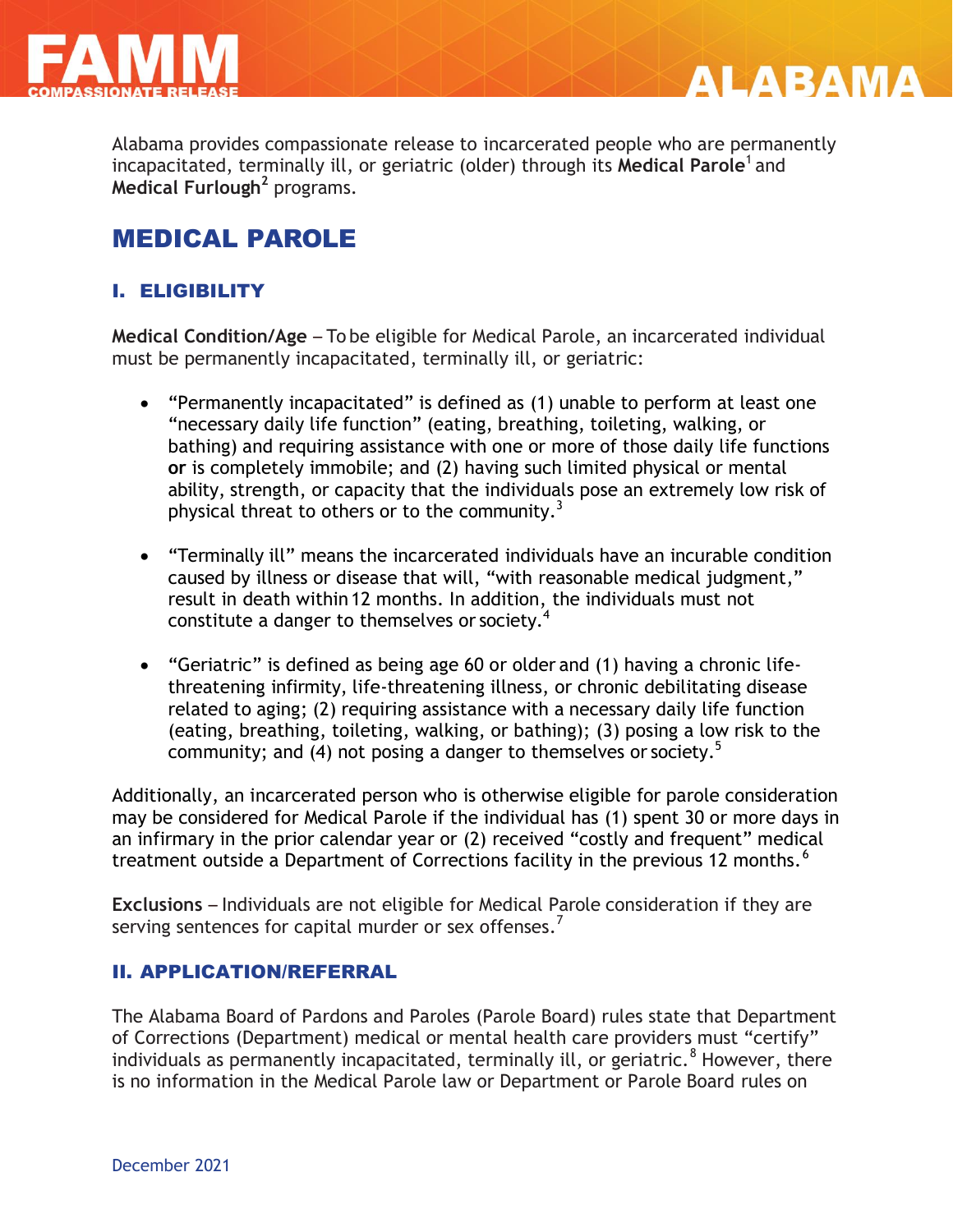how incarcerated persons (or someone on their behalf) can apply for Medical Parole or start that certification process.

The Department can refer individuals for consideration, with the Parole Board rules including a "standing request" for the Department to refer those who may qualify as permanently incapacitated, terminally ill, or geriatric.<sup>9</sup>

- Regular Department Referrals The Department can refer individuals who meet the Medical Parole criteria at any time;<sup>10</sup> however, it **must** provide the Parole Board with a list of those who qualify **at a minimum of every six months***.* **11**
- Upon Request The Department must provide a list of geriatric, permanently incapacitated, and terminally ill individuals upon the Parole Board's request.<sup>12</sup>
- Annual List By January 1 of each calendar year, the Department must identify all parole-eligible individuals who (1) have spent 30 or more days in an infirmary in the prior calendar year; (2) received costly and frequent medical treatment outside a Department facility in the previous 12 months; or (3) are suffering from a life-threatening illness and expected to die within 12 months.<sup>13</sup> The Parole Board will then determine whether the identified individuals may be considered for Medical Parole.<sup>14</sup>

#### III. DOCUMENTATION AND ASSESSMENT

#### **Medical Information**

- As stated above, a Department medical or mental health care provider must certify that an individual qualifies as permanently incapacitated, terminally ill, or geriatric. There is no publicly available information on what specific medical documentation the Department requires or considers in the certification process.
- In making its decisions regarding Medical Parole, the Parole Board shall consider (1) the individual's age, currently and at the time the person committed the offense;<sup>15</sup> (2) the severity of the "illness, disease, or infirmities" and whether that existed at the time of the offense;<sup>16</sup> and (3) "all available" medical and mental health records.<sup>17</sup>
- The Parole Board may request the Department to produce additional medical evidence or conduct additional medical examinations.<sup>18</sup>

**Reentry Plan** – The Parole Board will also consider the individual's reentry plan, including appropriate housing and medical care options.<sup>19</sup>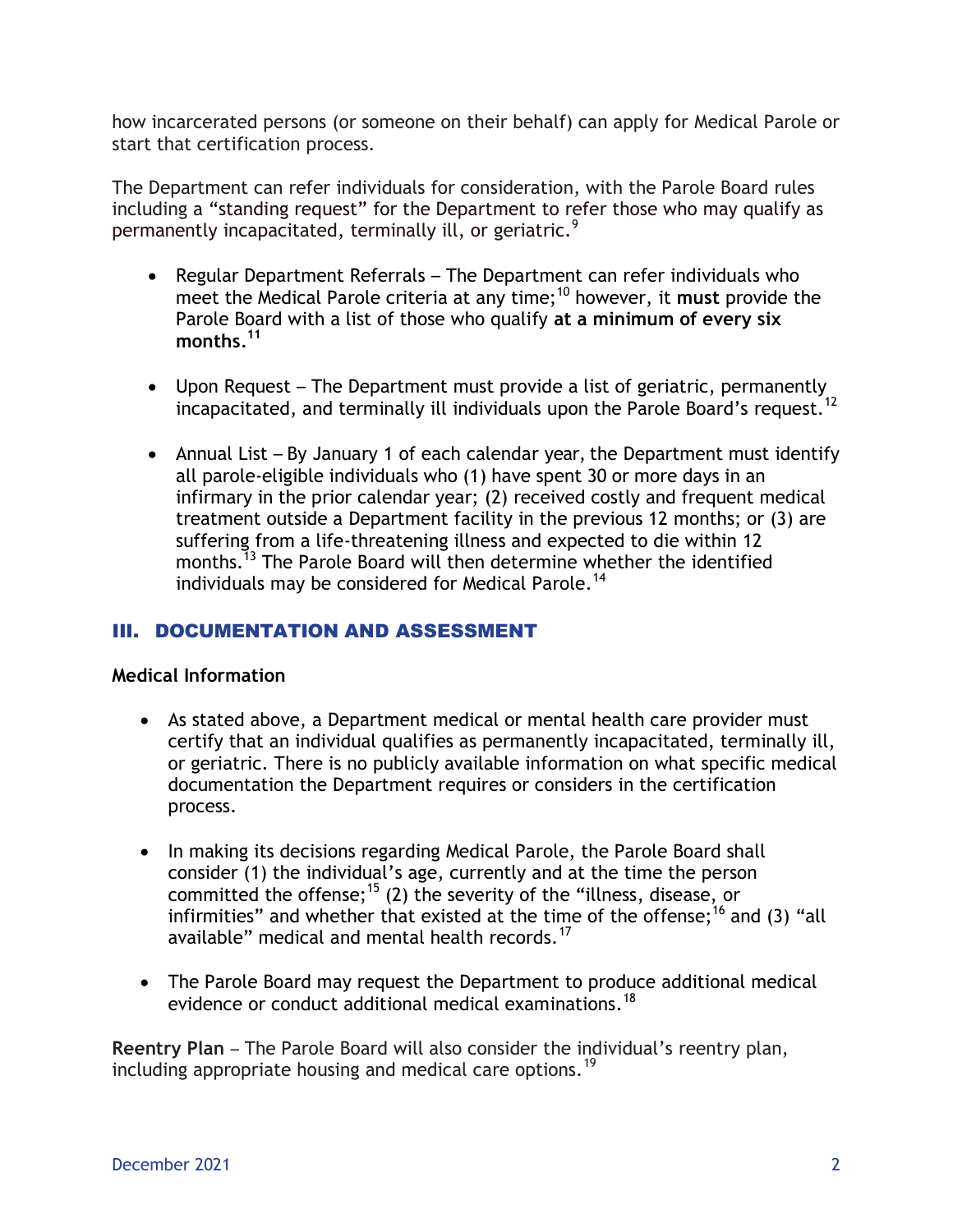**Other Information** – In making a Medical Parole determination, the Parole Board must consider information and documentation on each individual's risk for violence, criminal history, and institutional behavior. 20

### IV. DECISION-MAKING PROCESS

**Decision-Maker** – The Alabama Board of Pardons and Paroles makes the decision to grant or deny Medical Parole.

**Medical Parole Docket/Hearings** – The Parole Board schedules incarcerated individuals identified as permanently incapacitated, terminally ill, or geriatric for a hearing on its next available "special medical parole docket."<sup>21</sup> Note that the Board can expedite cases if "circumstances exist manifesting a critical need" to do so.<sup>22</sup> The Board hearings and meetings for consideration of all parole cases, including Medical Parole, are open to the public.  $23$ 

- Notice The Parole Board is directed to notify all "relevant parties" that an incarcerated person is being considered for Medical Parole at least 30 days prior to the hearing date.<sup>24</sup> That includes the victim of the crime, the attorney general and district attorney who prosecuted the case, the judge who presided over the case, and the chief of police or county sheriff where the individual committed the crime. $^{25}$
- Interview Once the docket unit has set a hearing date, the Parole Board's standard procedures require a "designated officer" to interview the person being considered for parole, review all Department records to evaluate the individual's risk and needs, and submit a report prior to the hearing date.<sup>26</sup> There do not appear to be any exceptions for Medical Parole cases, and the procedures do not include any additional information on whether the Board must discuss or evaluate issues related to proposed care arrangements and medical treatment.
- Preparation Prior to the hearings, the dockets and files of docketed cases are available to Parole Board members so they can prepare for the hearings.<sup>27</sup> A Board designee reviews each case on the docket to ensure that all the necessary documents and information are in the file and to make sure the reentry plan is "satisfactory."<sup>28</sup>
- Decision Factors In making a Medical Parole decision, the Parole Board considers all of the information the Department provides regarding each incarcerated individual's medical condition, age, criminal history, institutional behavior, risk for violence, and reentry plan.<sup>29</sup>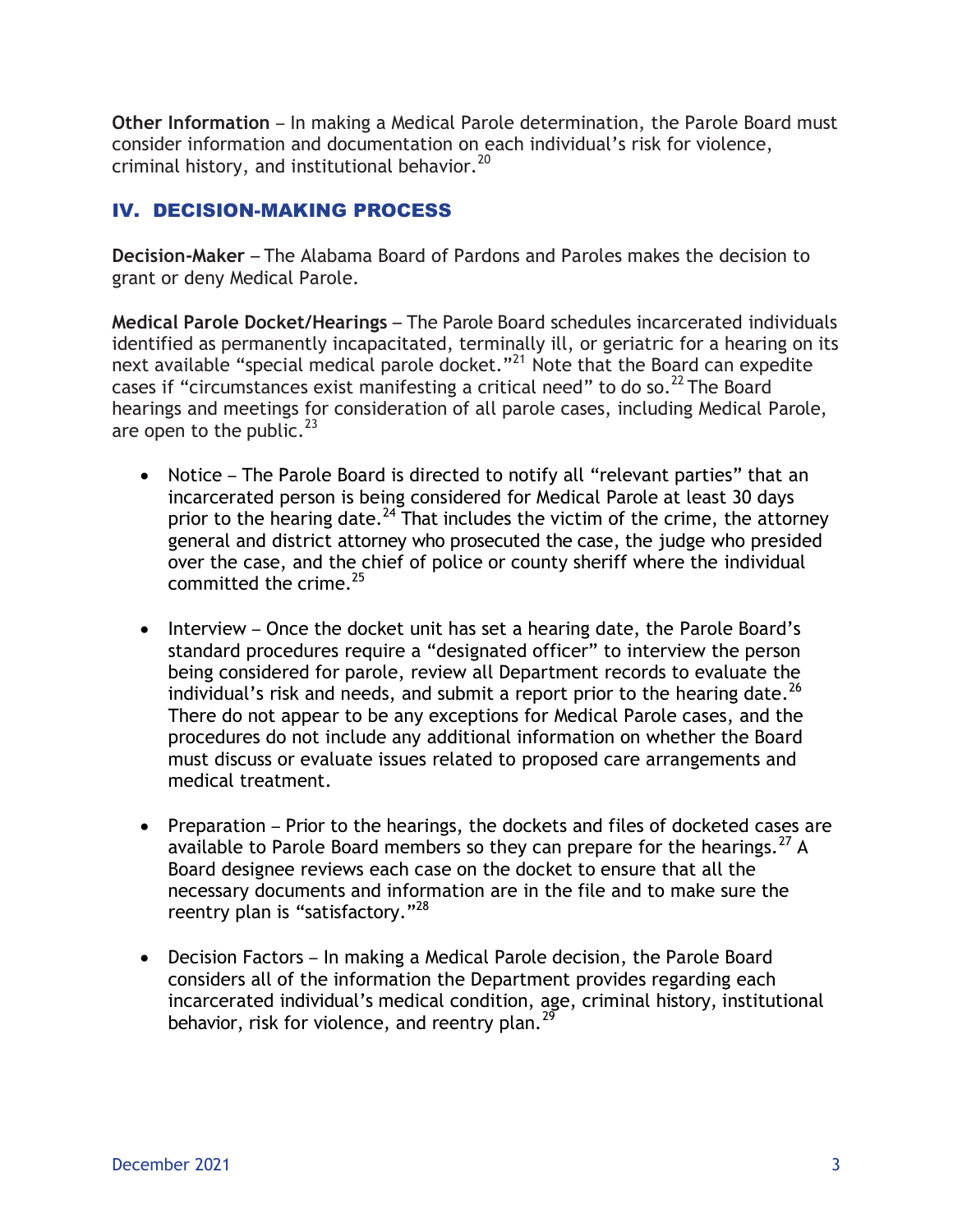- o As referenced earlier, the Parole Board may request the Department to produce additional medical evidence or conduct additional medical  $examinations.<sup>30</sup>$
- Parole Board Vote The general rule is that the Parole Board grants parole, including Medical Parole, upon a **majority** vote.<sup>31</sup> However, Alabama law says that it will not grant any form of parole to individuals serving sentences for violent offenses<sup>32</sup> who have not served at least one-third or 10 years of their sentence (whichever is the lesser) except by a unanimous affirmative vote.<sup>33</sup>

**Conditions** – Unless otherwise specified in the Medical Parole Act, any incarcerated individuals granted Medical Parole must comply with the Alabama general parole rules.<sup>34</sup> Beyond that, other than brief statements about the need for a reentry plan, the Medical Parole Act and the Parole Board rules do not include any detailed information about conditions of release or prerelease planning for those seeking Medical Parole.<sup>35</sup>

## V. POST-DECISION

**Denials and Appeal Rights** – If the Parole Board denies Medical Parole without specifying when the case may be docketed in the future, the request will be rescheduled "at least within two years."<sup>36</sup> Note that there is no additional information in the Board rules on whether rescheduling of Medical Parole cases can be expedited.

**Effect of Medical Parole Request on Nonmedical Parole Eligibility** – Consideration for Medical Parole is in addition to any other release for which individuals may be eligible. $37$ 

**Supervision** – The Parole Board's Field Operations division is responsible for supervising all parolees.  $^{38}$ 

**Revocation/Termination** – Alabama's general parole revocation rules apply to Medical Parole  $39$ 

## VI. REPORTING/STATISTICS

**Reporting Requirements** – The Parole Board is directed to report on an annual basis to the Joint Legislative Interim Prison Committee, House Judiciary Sentencing Commission Subcommittee, and the Alabama Sentencing Commission the following information: (1) the number of individuals granted and denied Medical Parole; (2) the nature of the illnesses, diseases, and conditions of those paroled; (3) the number of individuals granted Medical Parole but who could not be released; and (4) crimes for which the individuals have been convicted. $40<sup>40</sup>$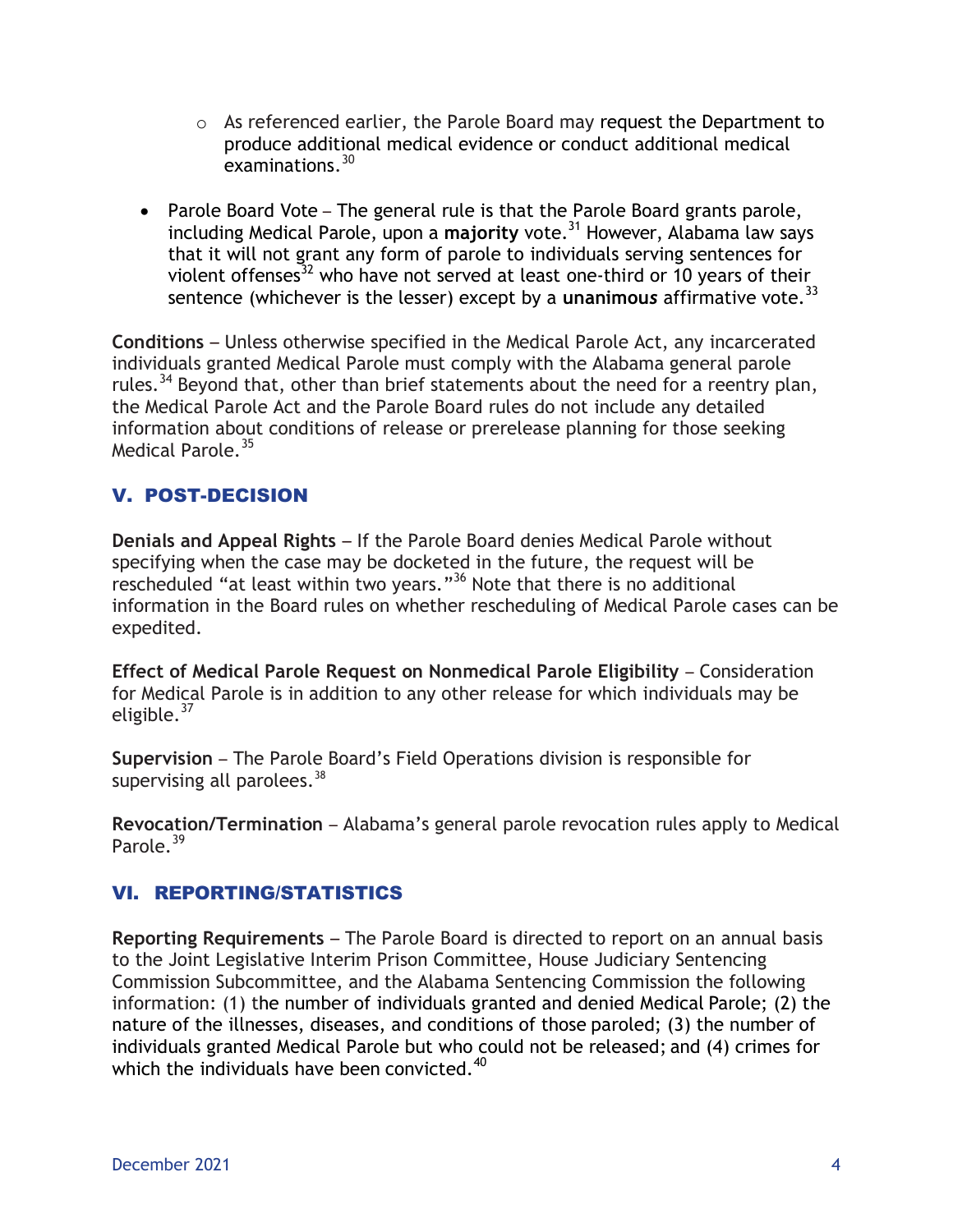#### **Number of Individuals Granted Medical Parole**

- 2019 The Parole Board reported that it granted four requests for Medical Parole in 2019. Of the four people released, three were permanently incapacitated and one who was terminally ill. The Board also denied 13 requests for Medical Parole and of the individuals denied, three were geriatric, five were permanently incapacitated, and five were terminally ill.<sup>41</sup>
- 2020 As of publication of this memo, the Parole Board has not yet publicly issued its 2020 statistics. Press reports indicate two incarcerated individuals were granted Medical Parole in late 2020.<sup>42</sup>

# MEDICAL FURLOUGH

Alabama's Medical Furlough program,  $43$  which started many years before the 2017 passage of Medical Parole, is still in effect. The Alabama Department of Corrections (Department) makes all decisions related to Medical Furlough.

### I. ELIGIBILITY

**Medical Condition/Age** – To be eligible for a Medical Furlough, an incarcerated individual must be permanently incapacitated, terminally ill, or age 55 or older:

- "Permanently incapacitated" is defined as having a permanent, irreversible physical or mental health condition that prevents the individual from being able to "perpetrate a violent physical action" or "initiate or participate in a criminal act."<sup>44</sup>
	- o The incarcerated person must require daily assistance to perform activities of daily living (such as dressing and bathing) and/or require medication or treatment "to sustain life."<sup>45</sup>
	- o The incarcerated person's long-term care needs must potentially exceed the correctional facility's ability to meet those needs. $46$
- Terminally ill means the incarcerated individual has an incurable condition caused by illness or disease that will, "with reasonable medical judgment," result in death within 12 months. In addition, the individual must not constitute a danger to self or society.<sup>47</sup>
- Geriatric is defined as age 55 or older and (1) having a chronic life-threatening infirmity, life-threatening illness, or chronic debilitating disease related to aging; (2) posing a low risk to the community; and (3) not a danger to self or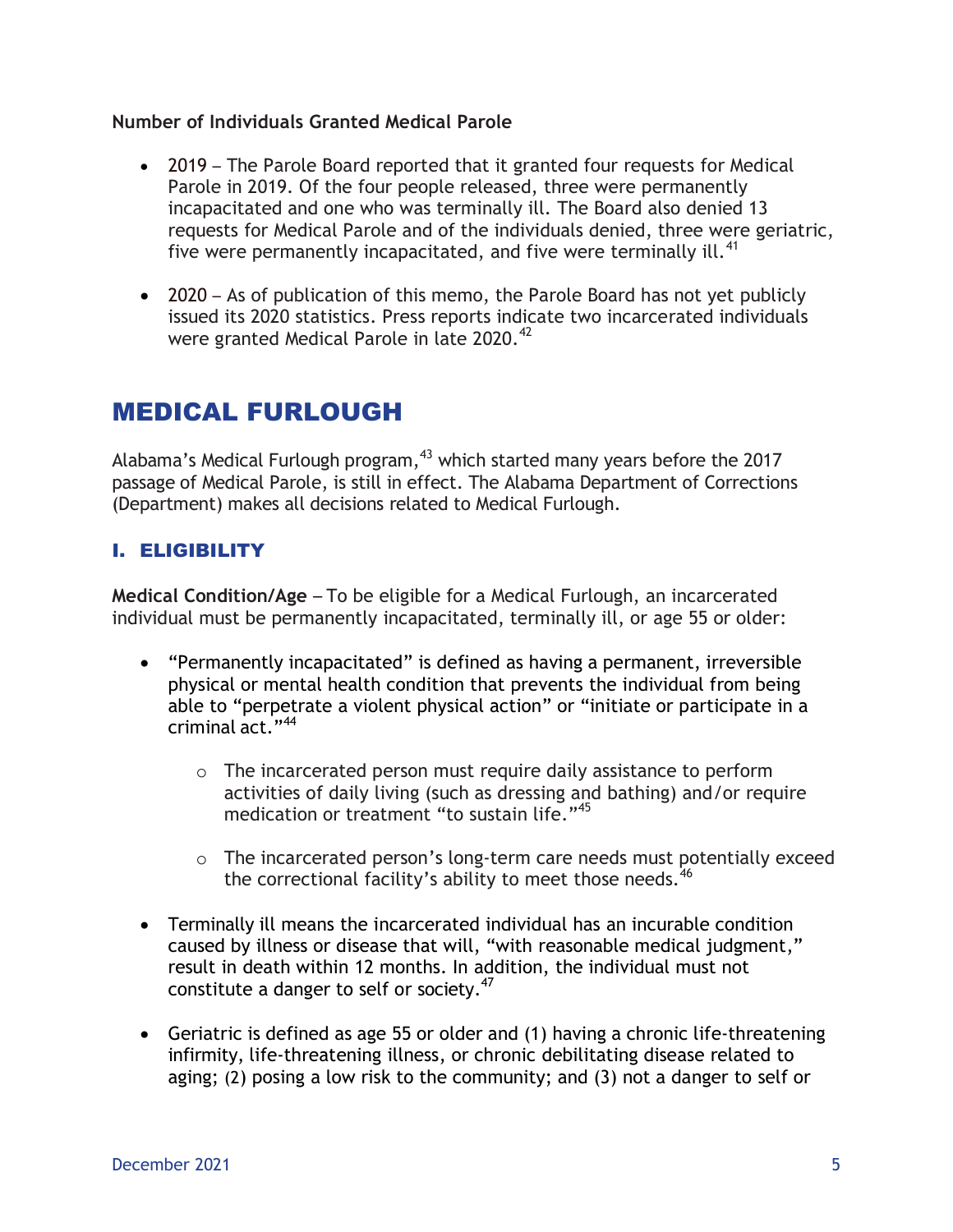society.<sup>48</sup> Note that for purposes of Medical Parole, the age requirement is different and "geriatric" is defined as 60 or older. $49$ 

Note that medical conditions existing at the time of an individual's sentencing cannot provide the basis for Medical Furlough unless the condition worsened and caused the person to become permanently incapacitated or terminally ill **after** the sentencing  $\dots$ date  $^{50}$ 

**Exclusions** – Individuals serving sentences for capital murder or sex offenses are not eligible for Medical Furlough consideration.<sup>51</sup>

**Additional Eligibility Criteria** – To be considered for Medical Furlough, incarcerated individuals must:

- If they are able, review and consent in writing to the explanation of their medical needs and availability of medical services;  $52$  and
- Be eligible for Medicaid or Medicare at the time of their release or have a family member who agrees in writing to assume financial responsibility, including the cost of medical care.<sup>53</sup>

### II. APPLICATION/REFERRAL

To start the Medical Furlough process, incarcerated individuals, their representatives, or the Department must submit an application form and supporting documentation to the Commissioner of Corrections.<sup>54</sup> A "concerned person" – including a family member, attorney, physician, or Department employee – may also initiate the process on an incarcerated individual's behalf. 55

 The Department Commissioner is directed to provide application and medical authorization forms to all Department medical care providers and make the forms available at every correctional facility so they can be distributed to all incarcerated persons. 56

#### III. DOCUMENTATION AND ASSESSMENT

**Medical Information** – The application must include (1) a report from at least one physician employed by the Department or its health care provider; and (2) a notarized report from at least one other licensed physician who is not employed by the Department, who is "certified in the field of medicine for which the inmate is seeking a medical furlough."<sup>57</sup>

 The Parole Board may request the Department to produce additional medical evidence or conduct additional medical examinations. 58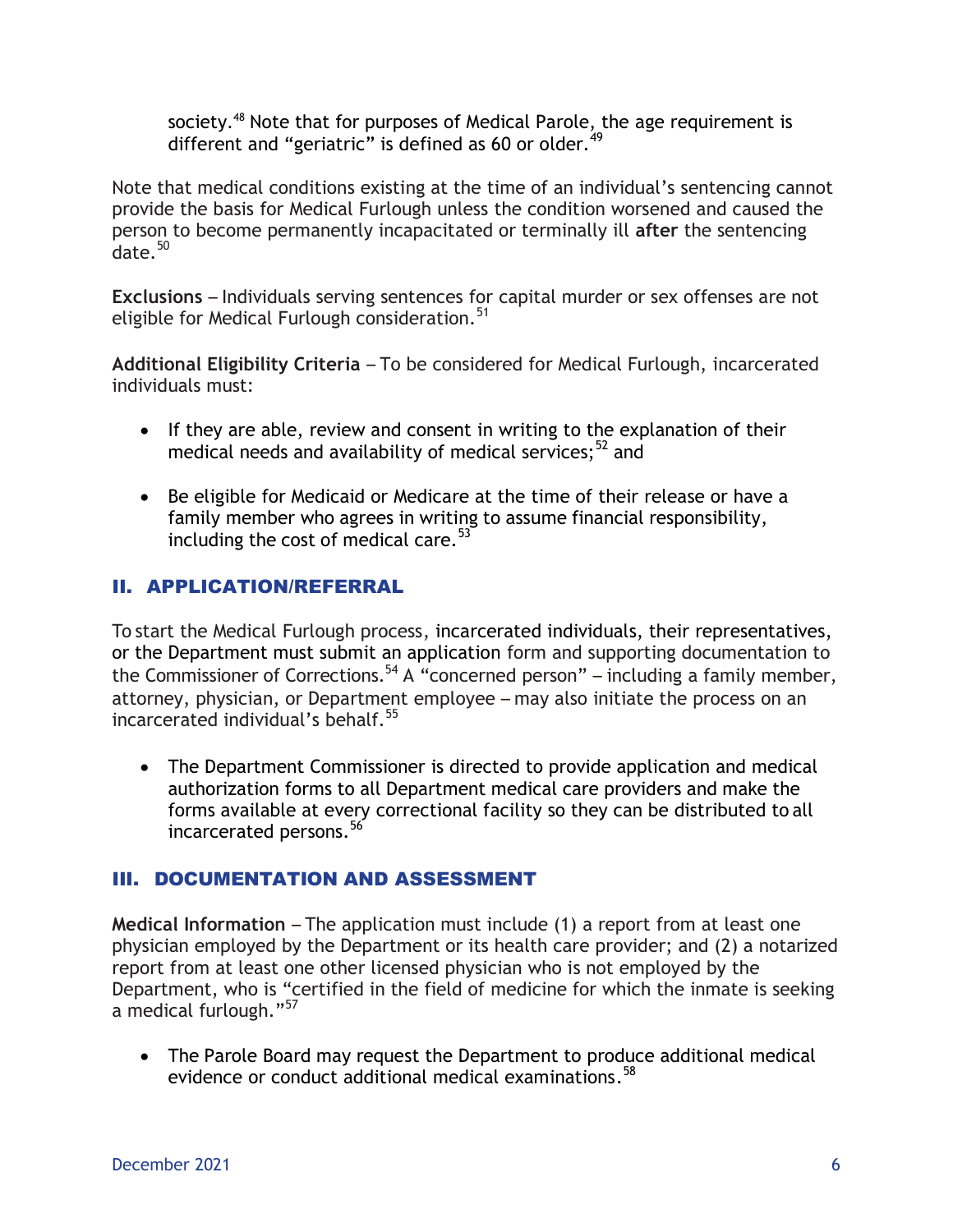For those who have been diagnosed as having chronic illnesses or diseases related to aging, documentation must be submitted regarding their medical history and prognosis, age, and institutional behavior.<sup>59</sup>

**Discharge Plan** – The Department must develop a discharge plan for each individual granted Medical Furlough, $60$  and staff are directed to contact appropriate departments and agencies, including the Department of Public Health, Department of Human Resources, Medicare and Medicaid, hospice organizations, and any other public and nonprofit community service agencies that would be helpful in developing an appropriate discharge plan.<sup>61</sup>

## IV. DECISION-MAKING PROCESS

**Decision-Maker** – The Commissioner of the Department of Corrections makes the final decisions on Medical Furlough applications.<sup>62</sup>

• If the medical documentation indicates an incarcerated person is permanently incapacitated or terminally ill, the Commissioner must make a decision regarding Medical Furlough within **60 days** of receiving the application form and relevant documentation.<sup>63</sup>

**Decision Factors** – The Commissioner considers the following factors in making a Medical Furlough decision: the individual's (1) risk for violence; (2) criminal history; (3) institutional behavior; (4) current age and age at the time of the offense; (5) severity of the illness, disease, or infirmities; (6) all available medical and mental health records; and (7) release plan, which must include medically appropriate alternative placements.<sup>64</sup>

**Release** – If the Commissioner determines that the incarcerated person meets the requirements for Medical Furlough, the individual must be released within 90 days of receiving the initial application form.<sup>65</sup>

• Notice of Release – At least 30 days prior to the incarcerated individual's release, the Commissioner is directed to provide notice of the pending Medical Furlough to the district attorney of the jurisdiction where the individual was sentenced and to the victim or victim's representative.<sup>66</sup>

**Conditions** – The Commissioner determines the conditions of release for each incarcerated person granted Medical Furlough, including the appropriate level of supervision.<sup>67</sup> In addition to the standard terms and conditions, each individual must have a medical evaluation at least twice a year at intervals the Commissioner determines. 68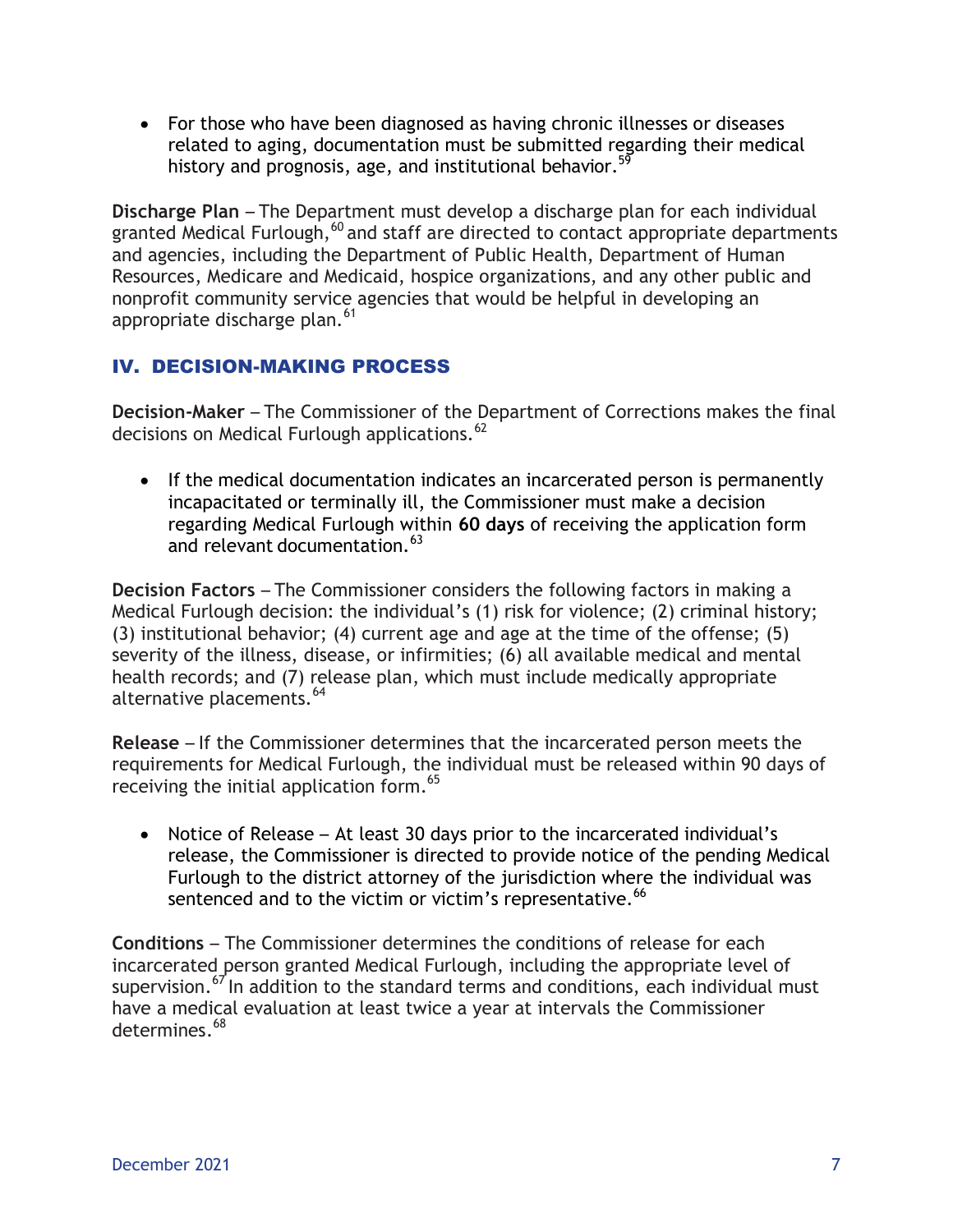### V. POST-DECISION

**Denials and Appeal Rights** – If the Medical Furlough request is denied, an individual does not have the right to appeal to a court and ask that the decision be overturned. The Commissioner may consider reviewing the denied request at a later time; however, there is no additional information in the statute or rules on what circumstances would lead to such a review. 69

**Effect of Medical Furlough on Nonmedical Parole Eligibility** – Consideration for Medical Furlough is in addition to any other release for which the individual may be eligible.<sup>70</sup>

**Termination/Revocation** – Medical Furlough is generally for the remainder of an individual's sentence.<sup>71</sup> However, the Commissioner will revoke Medical Furlough if (1) the furloughed individual's medical condition improves and the eligibility criteria is no longer met<sup>72</sup> or (2) the furloughed individual violates any conditions of release or becomes a danger to self or others.<sup>73</sup>

### VI. REPORTING/STATISTICS

**Reporting Requirements** – The Commissioner must report the following information on an annual basis to the Alabama Legislature's Joint Legislative Interim Prison Committee, the Alabama House of Representatives Judiciary Sentencing Commission Subcommittee, and the Alabama Sentencing Commission:

- The number of incarcerated individuals applying for Medical Furlough;
- The nature of the individuals' illnesses, diseases, and conditions;
- The number of incarcerated individuals granted and denied Medical Furlough; and
- The number of individuals on Medical Furlough who were returned to Department custody.<sup>74</sup>

In addition, the Commissioner must include the status of all individuals who meet the medical and/or age criteria for Medical Furlough, including those who have spent more than 30 calendar days within the previous 12 months in an infirmary or under direct medical supervision for the medical condition "associated with the furlough request or its co-morbidities."<sup>75</sup>

#### **Number of Individuals Granted Medical Furlough**

In 2020, the Department released 14 individuals (13 men and 1 woman) on Medical Furlough in  $2020.<sup>76</sup>$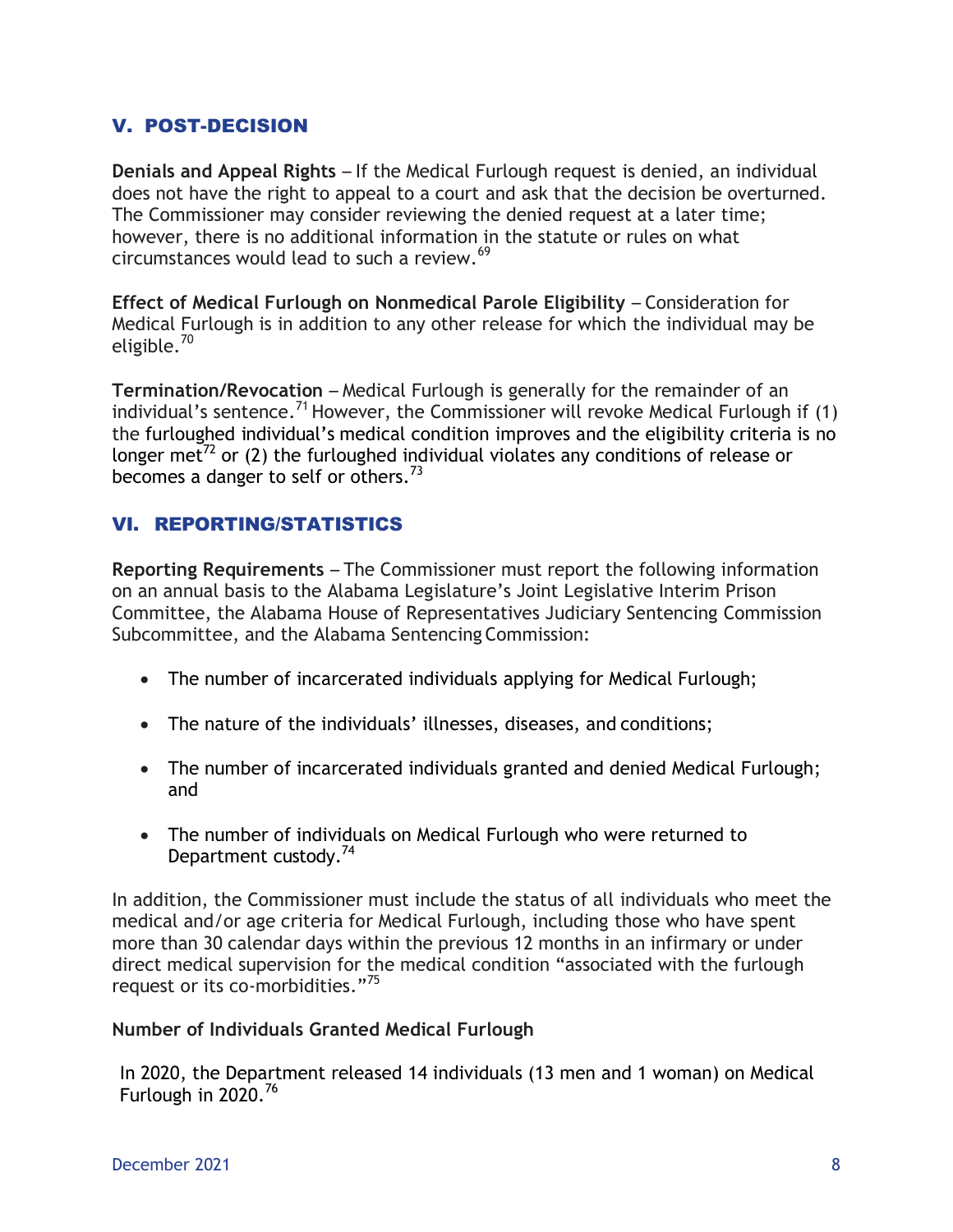## ALABAMA COMPASSIONATE RELEASE PRIMARY LEGAL SOURCES

#### MEDICAL PAROLE

#### **Statute**

Code of Alabama, §§ 15-22-41 through 15-22-43 (2020), available through the Alabama Legislature,

[http://alisondb.legislature.state.al.us/alison/CodeOfAlabama/1975/Coatoc.htm.](http://alisondb.legislature.state.al.us/alison/CodeOfAlabama/1975/Coatoc.htm)

#### **Regulations**

Alabama Administrative Code, Rule 640-X-3-.05 (2021), available on the Alabama Legislative Services website, [http://www.alabamaadministrativecode.state.al.us/docs/par/640-X-3.pdf.](http://www.alabamaadministrativecode.state.al.us/docs/par/640-X-3.pdf)

#### **Agency Policy/Publications**

Alabama Board of Pardons and Paroles, Rules, Regulations, and Procedures (undated, current as of April 2021), Article 1, §§ 13 and 14, [https://paroles.alabama.gov/wp](https://paroles.alabama.gov/wp-content/uploads/Operating_Rules.pdf)[content/uploads/Operating\\_Rules.pdf.](https://paroles.alabama.gov/wp-content/uploads/Operating_Rules.pdf)

Alabama Bureau of Pardons and Paroles, Medical Parole and Mandatory Release: How the Process Works (Apr. 17, 2020), [https://paroles.alabama.gov/2020/04/17/explanation-of](https://paroles.alabama.gov/2020/04/17/explanation-of-mandatory-release-and-medical-parole/)[mandatory-release-and-medical-parole/.](https://paroles.alabama.gov/2020/04/17/explanation-of-mandatory-release-and-medical-parole/)

#### MEDICAL FURLOUGH

#### **Statute**

Code of Alabama, §§ 14-14-1 through 14-14-7 (2020), available through the Alabama State Legislature, [http://alisondb.legislature.state.al.us/alison/CodeOfAlabama/1975/Coatoc.htm.](http://alisondb.legislature.state.al.us/alison/CodeOfAlabama/1975/Coatoc.htm)

#### **Agency Policy**

Alabama Department of Corrections, Administrative Regulation 708 (2009), [http://www.doc.state.al.us/docs/AdminRegs/AR708.pdf.](http://www.doc.state.al.us/docs/AdminRegs/AR708.pdf)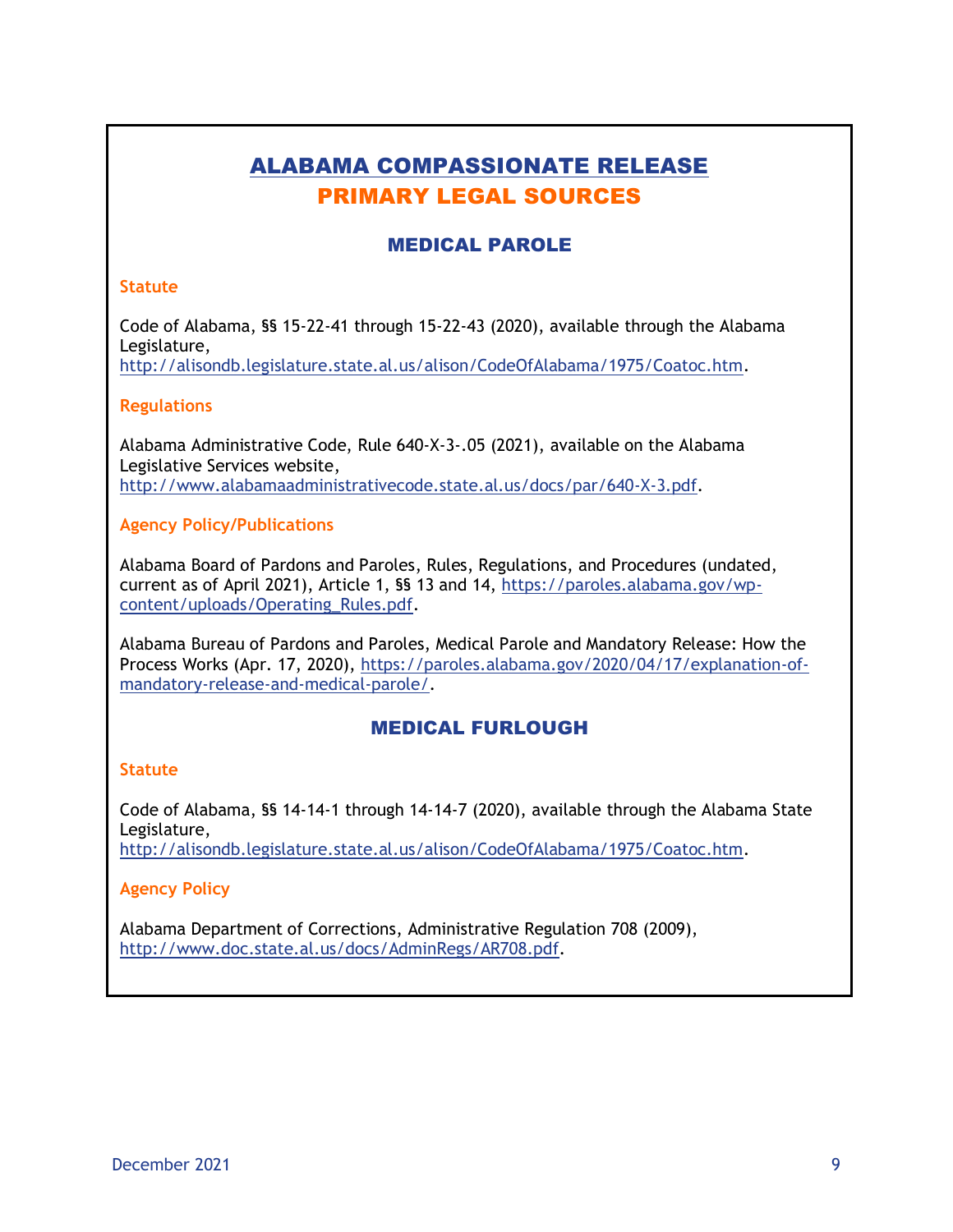# NOTES

\* *Id. means see prior note.*

 $^1$  Ala. Code §§ 15-22-41 through 15-22-43; Ala. Admin. Code, Rule 640-X-3-.05; Alabama Board of Pardons and Paroles Rules, Regulations, and Procedures (Board Rules), Article 1, §§ 13-14. See also Alabama Bureau of Pardons and Paroles, Medical Parole and Mandatory Release: How the Process Works (April 17, 2020), [https://paroles.alabama.gov/2020/04/17/explanation-of-mandatory-release](https://paroles.alabama.gov/2020/04/17/explanation-of-mandatory-release-and-medical-parole/)[and-medical-parole/.](https://paroles.alabama.gov/2020/04/17/explanation-of-mandatory-release-and-medical-parole/)

 $2$  Ala. Code §§ 14-14-1 through 14-14-7; Alabama Department of Corrections, Administrative Regulation 708 (AR 708). Note: AR 708 has not been updated since 2009 despite the Alabama Legislature's amendments to the Medical Furlough statute in 2015.

 $3$  Ala. Code §§ 15-22-42 (3) and (4).

 $<sup>4</sup>$  ld. at (5).</sup>

 $<sup>5</sup>$  Id. at (2). Note that the Medical Parole statute's definition of geriatric as being age 60 and older</sup> is different from the Medical Furlough Act's definition of geriatric, which is age 55 or older.

 $^6$  Ala. Code § 15-22-43 (a) (2); Ala. Admin. Code §§ 640-X-3-.05 (3) (a) and (b); Board Rules, Article 1, §§ 14 (a) and (b).

<sup>7</sup> Ala. Code § 15-22-43 (e); Ala. Admin. Code § 640-X-3-.05 (1) (b); Board Rules, Article 1, § 13 (b).

 $^8$  Ala. Admin. Code § 640-X-3-.05 (1) (c); Board Rules, Article 1, § 13. See also Alabama Bureau of Pardons and Paroles, Medical Parole and Mandatory Release: How the Process Works (April 17, 2020), [https://paroles.alabama.gov/2020/04/17/explanation-of-mandatory-release-and-medical-parole/.](https://paroles.alabama.gov/2020/04/17/explanation-of-mandatory-release-and-medical-parole/)

 $^{9}$  Ala. Admin. Code § 640-X-3-.05 (2); Board Rules, Article 1, § 13.

 $10$  Id.

 $11$  Id.

<sup>12</sup> Ala. Code § 22-2-43 (a) (2).

<sup>13</sup> Ala. Code § 15-22-43 (a) (2), referencing Ala. Code § 15-22-28 (e); Ala. Admin. Code § 640-X-3- .05 (3); Board Rules, Article 1, § 14. The list should not include individuals who are not parole eligible and who were convicted of a capital or sex offense. Id.

 $14$  Id.

 $15$  Ala. Code § 15-22-43 (d) (4).

 $16$  Id. at (d) (5).

 $17$  Id. at (d) (6).

<sup>18</sup> Ala. Code § 15-22-43 (c); Ala. Admin. Code § 640-X-3-.05 (4); Board Rules, Article 1, § 15.

 $19$  Ala. Code § 15-22-43 (d) (7). Note that the Department's Re-entry and Pre-Release Program is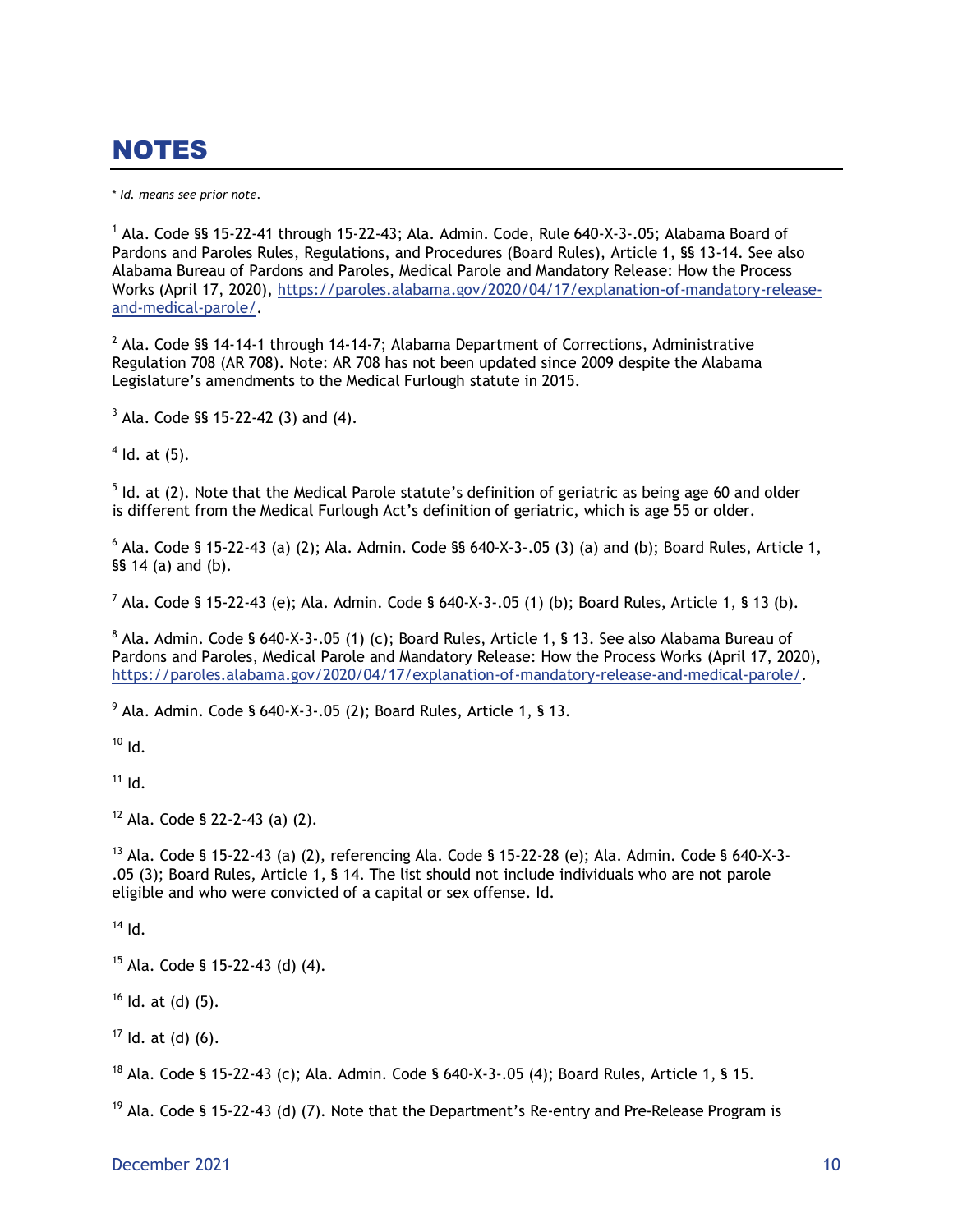available to all parole candidates. For more information on re-entry resources, see <http://www.doc.state.al.us/ReEntryInfo.>

 $20$  Id. at (d) (1) through (d) (3).

<sup>21</sup> Ala. Code § 15-22-43 at (a) (1) and (3); Ala. Admin. Code § 640-X-3-.05 (1); Board Rules, Article 1, § 13. Note that the Board's rules specifically state that permanently incapacitated, terminally ill, and geriatric inmates are exempt from the Review Committee process established by Article 2 of the rules. "Scheduling of parole consideration for such inmates will follow the protocol established by Article 1, Sections 13 through 17 of these rules, whether for initial parole consideration or following the Board's denial or revocation of parole." Board Rules, Article 2, § 3.

<sup>22</sup> Board Rules, Article 16, § 1.

 $^{23}$  Ala. Code § 15-22-43 (a) (1); Board Rules, Article 3, § 1. See also Board Rules, Article 6.

<sup>24</sup> Ala. Code § 15-22-43 (a) (1), referencing Ala. Code §§ 15-22-23 (b) and 15-22-36 (e).

 $^{25}$  Id.

<sup>26</sup> Board Rules, Article 3, § 3.

 $^{27}$  Id. at § 4.

<sup>28</sup> Board Rules, Article 5, §§ 1 through 6.

 $29$  Ala. Code § 15-22-43 (d) (1) through (d) (7).

 $30$  Ala. Code § 15-22-43 (c); Ala. Admin. Code § 640-X-3-.05 (4); Board Rules, Article 1, § 15.

 $31$  Ala. Code § 15-22-28 (d): Board Rules, Article 1, § 3.

 $32$  See Ala. Code § 12-25-32 (15) for a list of the 51 offenses considered violent under Alabama law.

 $33$  Ala. Code § 15-22-43 (a) (2), referencing Ala. Code § 15-22-28 (e) (3); Board Rules, Article 1, § 3.

<sup>34</sup> Ala. Code § 15-22-43 (f), referencing Ala. Code §§ 15-22-20 through 15-22-40.

 $35$  Id. at (d) (7).

<sup>36</sup> Board Rules, Article 3, § 6.

 $37$  Ala. Code § 15-22-43 (b); Ala. Admin. Code § 640-X-3-.05 (6); Board Rules, Article 1, § 17. See also general parole rules at Ala. Code §§ 15-22-20 through 15-22-40.

<sup>38</sup> See the Parole Board's Field Operations webpage at [https://paroles.alabama.gov/about-us/field](https://paroles.alabama.gov/about-us/field-operations/)[operations/.](https://paroles.alabama.gov/about-us/field-operations/)

 $39$  Ala. Code § 15-22-43 (f); Ala. Admin. Code §§ 640-X-9-.01 through 640-X-9-.06. See also Alabama Code § 15-22-31 and Board Rules, Articles 11 through 14.

<sup>40</sup> Ala. Code § 15-22-43 (g). The report must not disclose any personal identifying information for any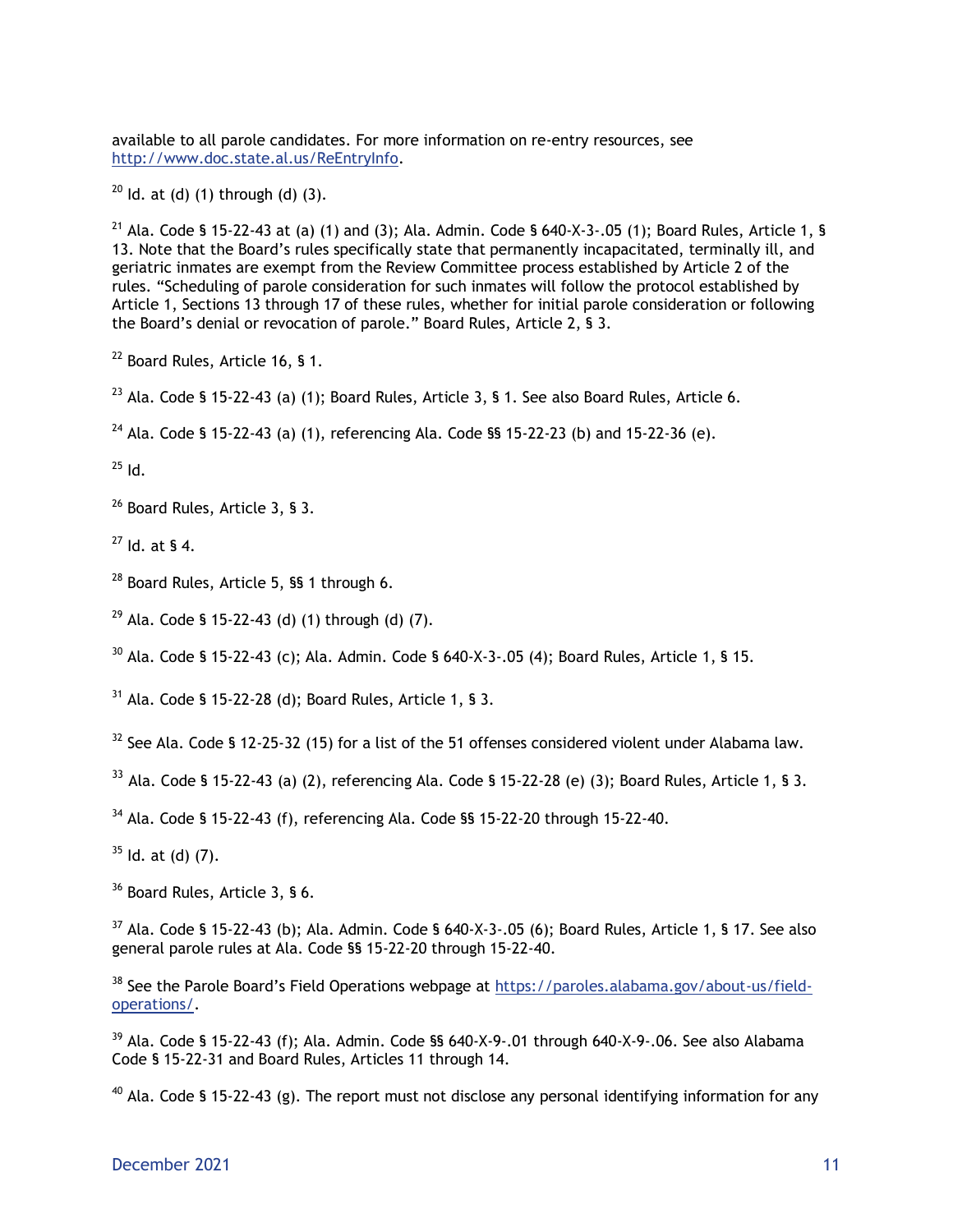particular individual and must comply with the Health Insurance Portability and Accountability Act (HIPAA). Id.

<sup>41</sup> Alabama Bureau of Pardons and Paroles, Medical Parole and Mandatory Release: How the Process Works, referencing the *2019 Medical Parole Report,* (April 17, 2020), [https://paroles.alabama.gov/2020/04/17/explanation-of-mandatory-release-and-medical-parole/.](https://paroles.alabama.gov/2020/04/17/explanation-of-mandatory-release-and-medical-parole/)

<sup>42</sup> See Connor Sheets, "'Just Thankful': 34-Year-Old Alabama Cancer Patient's Emotional Journey from Prison to Early Parole," *AL.com*, Nov. 11, 2020, [https://www.al.com/news/2020/11/just-thankful-34](https://www.al.com/news/2020/11/just-thankful-34-year-old-alabama-cancer-patients-emotional-journey-from-prison-to-early-parole.html) [year-old-alabama-cancer-patients-emotional-journey-from-prison-to-early-parole.html;](https://www.al.com/news/2020/11/just-thankful-34-year-old-alabama-cancer-patients-emotional-journey-from-prison-to-early-parole.html) Chris Norwood, "4 with Local Convictions Granted Parole by State," *St. Clair Times*, Oct. 13, 2020, [https://www.annistonstar.com/the\\_st\\_clair\\_times/4-with-local-convictions-granted-parole-by](https://www.annistonstar.com/the_st_clair_times/4-with-local-convictions-granted-parole-by-state/article_627028ac-0db8-11eb-82f1-9729eb944e06.html)[state/article\\_627028ac-0db8-11eb-82f1-9729eb944e06.html.](https://www.annistonstar.com/the_st_clair_times/4-with-local-convictions-granted-parole-by-state/article_627028ac-0db8-11eb-82f1-9729eb944e06.html)

 $^{43}$  Ala. Code §§ 14-14-1 through 14-14-7; Administrative Regulation No. 708. As referenced above in note 2, AR 708 has not been updated since 2009.

<sup>44</sup> Ala. Code § 14-14-2 (4); AR 708, §§ III (B) and III (E).

 $45$  Id. Note that "activities of daily living" has the same definition as the Medical Parole Act's "necessary daily life functions."

<sup>46</sup> Ala. Code § 14-14-2 (4).

<sup>47</sup> Ala. Code § 14-14-2 (5): AR 708, § III (G).

<sup>48</sup> Ala. Code § 14-14-2 (3); AR 708, § III (A).

<sup>49</sup> Ala. Code § 15-22-42.

 $50$  Ala. Code § 14-14-3 (a).

 $51$  Ala. Code § 14-14-4 (c).

 $52$  Ala. Code § 14-14-3 (b).

 $53$  ld. at (c).

<sup>54</sup> Ala. Code § 14-14-5 (c). Note that the AR 708 has an application form available online at page 20 in the regulation's attachments at [http://www.doc.state.al.us/docs/AdminRegs/AR708.pdf.](http://www.doc.state.al.us/docs/AdminRegs/AR708.pdf)

<sup>55</sup> Ala. Code § 14-14-5 (a).

 $56$  Id. at (b) (2).

 $57$  Id. at (b) (1).

<sup>58</sup> Ala. Code § 14-14-4 (f).

 $59$  Ala. Code § 14-14-5 (d).

 $^{60}$  Ala. Code § 14-14-4 (e). See also AR 708, § IV (F).